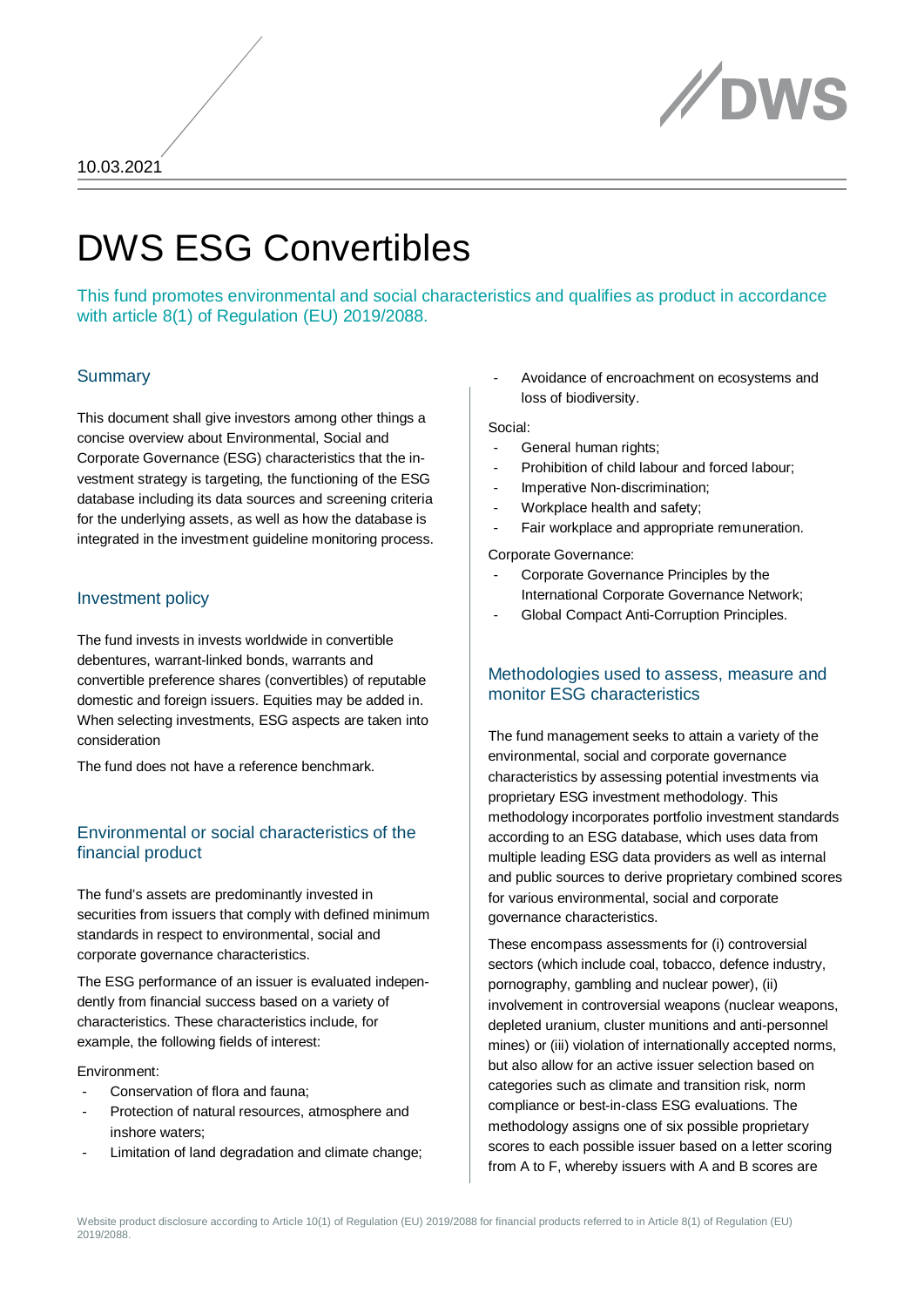

considered as leading in their categories and issuers with C scores are considered as within the upper midfield of their category. These letter scoring can originate from revenues generated from controversial sectors or the degree of involvement in controversial weapons, the degree of severity that an issuer may be involved in the violation of international norms, the assessment on climate and transition risk, which is based on for example carbon intensity or the risk of stranded assets, or from best-in-class ESG evaluations.

The fund manager considers in its asset allocation the resulting scores from the ESG database.

| Criteria         | Involvement in<br>"controversial"<br>sectors       | Involvement in<br>controversial<br>weapons                          | Norm compliance<br>issues /<br>controversies                   | <b>DWS ESG Ratings</b><br>"SynRatings"                   | <b>DWS SDG Ratings</b>                                                   | <b>DWS Climate</b><br><b>Transition Risk</b><br>Rating                                       |
|------------------|----------------------------------------------------|---------------------------------------------------------------------|----------------------------------------------------------------|----------------------------------------------------------|--------------------------------------------------------------------------|----------------------------------------------------------------------------------------------|
| Measure-<br>ment | Revenues from<br>controversial sector <sup>1</sup> | Nuclear weapons.<br>cluster munitions, anti<br>personnel mines etc. | Reconfirmed UN<br>global compact <sup>6</sup><br><b>ISSUES</b> | Cross vendor<br>consensus<br>assessment in peer<br>group | Contributing to the<br><b>UN Sustainable</b><br><b>Development Goals</b> | Risks and opportunities<br>from the change<br>towards a carbon-free<br>or low-carbon economy |
| А                | non-involvement                                    | Confirmed non-<br>involvement                                       | Confirmed no<br><b>issues</b>                                  | True leader in ESG<br>(2.07.5 SynPoints)                 | <b>True SDG</b><br>contributor<br>(a 87.5 SDG points)                    | True climate leader<br>(k 67.5 points)                                                       |
| B                | Minor involvement                                  | Alleged                                                             | minor severity                                                 | <b>ESG</b> leader<br>(75-87.5 SynPoints)                 | SDG contributor<br>(75-87.5 SDG points)                                  | Climate solution<br>provider<br>$(75-87.5 \text{ points})$                                   |
| $\mathbf C$      | $1\% - 5\%$                                        | Dual purpose                                                        | moderate severity                                              | ESG upper midfield<br>(50-75 SynPoints)                  | SDG upper midfield<br>(50-75 SDG points)                                 | Low transition risk<br>(50-75 points)                                                        |
| $\mathbf{D}$     | $5\% - 10\%$                                       | Owning <sup>2</sup> / Owned <sup>3</sup>                            | serious severity                                               | <b>FSG lower midfield</b><br>(25-50 SynPoints)           | SDG lower midfield<br>(25-50 SG points)                                  | Mod transition risk<br>(25-50 points)                                                        |
| F                | $10% - 25%$                                        | Component <sup>4</sup><br>producer                                  | high severity                                                  | <b>ESG laccard</b><br>(12.6-25 SynPoints)                | SDG obstructer<br>(12.5-25 SDG points)                                   | High transition risk<br>$(12.6 - 35 \text{ units})$                                          |
| F                | 2.25%                                              | Weapon producer                                                     | highest severity<br>/global compact<br>violation®              | True laggard in<br><b>FSG</b><br>$(D-12.5$ SynPoints)    | Significant SDG<br>obstructer<br>(0-12.5 SDG points)                     | Excessive transition<br><b>risk</b><br>$(0 - 12.5 \text{ points})$                           |
| $\mathbf{M}$     | No involvement reported                            | No involvement reported                                             | No issue reported                                              | No ESG rating coverage                                   | No SDG rating coverage                                                   | No CTRR rating coverage                                                                      |
| $\infty$         | not applicable / put of scope                      |                                                                     |                                                                |                                                          |                                                                          |                                                                                              |

The fund's investment in low scored issuers (scores D and E) is limited or excluded whereas issuers with the lowest scores (e.g. score F) are always excluded from the investable universe.

grade E or F. (4) Single purpose key component. (5) Includes ILO controversies. Can be tallored to inc

The fund's investment strategy with its specific limitations regarding controversial sectors, controversial business practices and weapons etc. is coded in the investment guidelines and embedded in the monitioring process. If the scoring of an investment calculated by the ESG database changes, for example from E to F, the exposure to F-rated investments should be adjusted correspondingly as F-rated investments are categorical excluded from the universe.

## Integration of sustainability risks and potential impact on returns

The fund management integrates sustainability risks into their investment decisions by means of ESG Integration. Further information on how sustainability risks are taken into account in the investment decisions can be found in the general section of the Sales Prospectus.

Sustainability risks can lead to a significant deterioration in the financial profile, liquidity, profitability or reputation of the underlying investment. Unless the sustainability risks were already expected and taken into account in the valuations of the investments, they may have a significant negative impact on the expected/estimated market price and/or the liquidity of the investment and thus on the return of the fund.

## Data sources, processing and due diligence

Our proprietary ESG database uses data from three generalist providers – MSCI ESG, ISS-ESG formerly known as Oekom/Ethics) and Morningstar Sustainalytics – and supplements these inputs with further information from two specialized providers: S&P TruCost (main focus on climate transition risk, water risk) and Arabesque S-Ray (various ESG metrics based on AI analysis).

Additionally publicly available information is taken into account.



The software of the ESG database translates the available data into a consistent evaluation process and applies the concept of concordant rank aggregation to derive a proprietary ESG Best-In-Class Ratings, the SynRatings. The ESG SynRatings seek to identify the true ESG leaders and ESG laggards by peer group, consistently assessed as such by the top ESG agencies in a 360 degree review.

Before implementing any new rules, overwriting vendor input in exceptional circumstances or doing enhancements to the algorithm, the ESG methodology panel (EMP) examines and approves the amendments to the ESG database at first. This process is documented and externally audited.